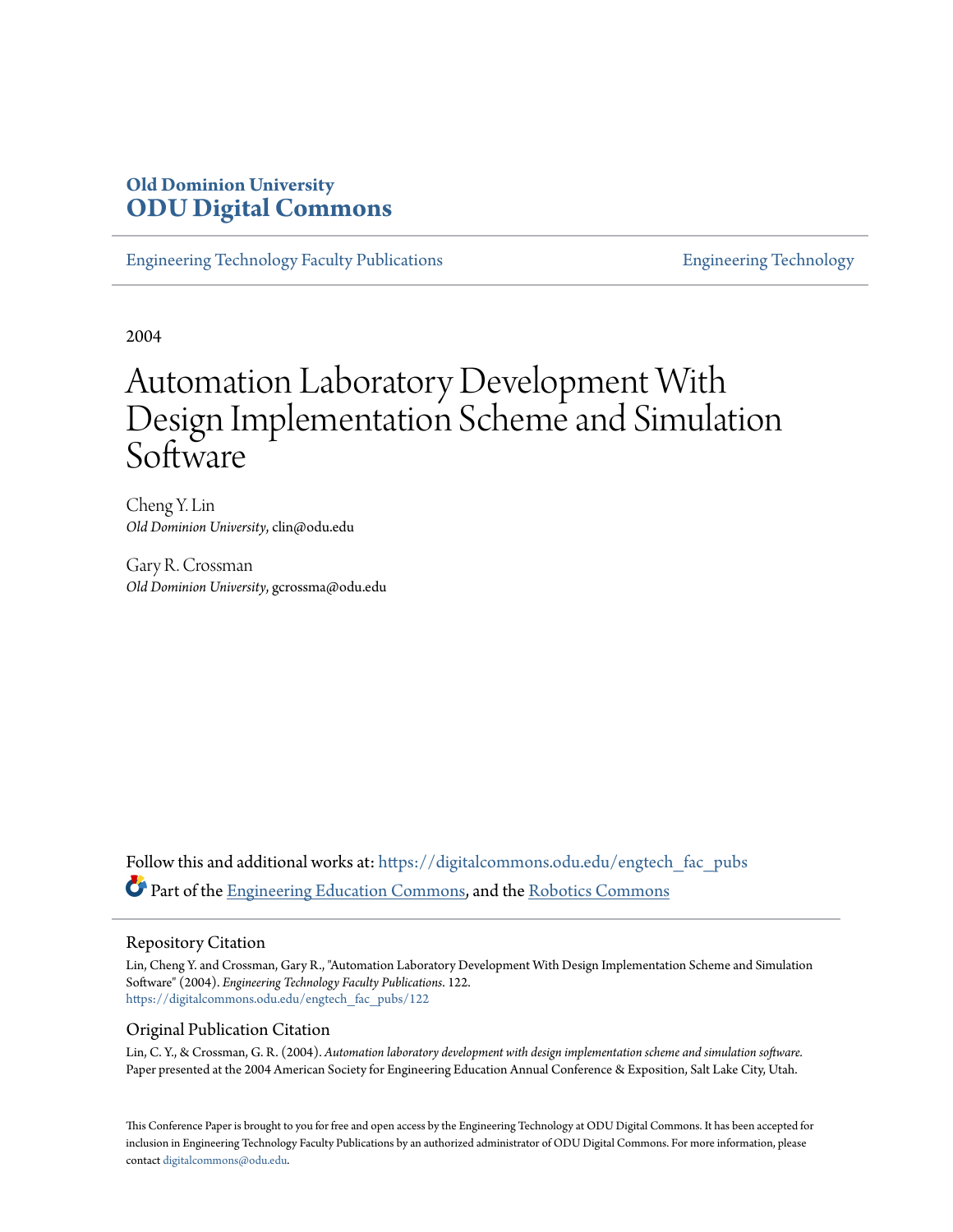# Automation Laboratory Development With Design Implementation Scheme And Simulation Software

#### Cheng Y. Lin, Gary R. Crossman Department of Engineering Technology Old Dominion University Norfolk, Virginia

#### **Abstract**

This paper describes the development of the Automation Control Lab in the Mechanical Engineering Technology Program of the Engineering Technology Department at Old Dominion University. The reorganization goal of the development is to help students design, test, and implement their automation designs effectively. Three processes are adopted to achieve this goal: (1) floor-plan design and inventory control of the components, (2) using Automation Studio to dynamically check each design, and (3) using industrial Programmable Logic Controllers (PLC) controllers to download PLC programs.

#### 1. Introduction

The course of Automation and Controls offered in the Mechanical Engineering Technology Program of the Department of Engineering Technology at Old Dominion University has the objective of teaching students:

- (1) Pneumatic components and pneumatic circuit designs.
- (2) Feedbacks from electrical sensors and related ladder diagrams.
- (3) Introduction to Programmable Logical Controllers (PLC) and  $PLC^{1,2}$  programs.
- (4) Integration of pneumatic, electrical, and/or hydraulic components with PLC programs.

To let students have hands-on applications in this course, a two-hour/week lab is also offered to train the students to integrate mechanical, pneumatic, and electrical components with ladder diagrams or PLC programs. The lab basically includes three main sessions: (1) four weeks of pneumatic applications, (2) four weeks of pneumatic components, electrical sensors, and ladder diagrams, and (3) five weeks of PLC programming using  $IDEC<sup>3</sup>$  and  $TRiLOGI<sup>4</sup>PLCs$ . In addition, the simulation software of Automation Studio $\overline{5}$  is used in each project so that students can check their designs before implementing their projects. Depending on the number of students enrolled in each lab, several small groups are formed so that they can work together for each assignment. In this paper, the following steps are adopted and proposed to effectively manage the lab: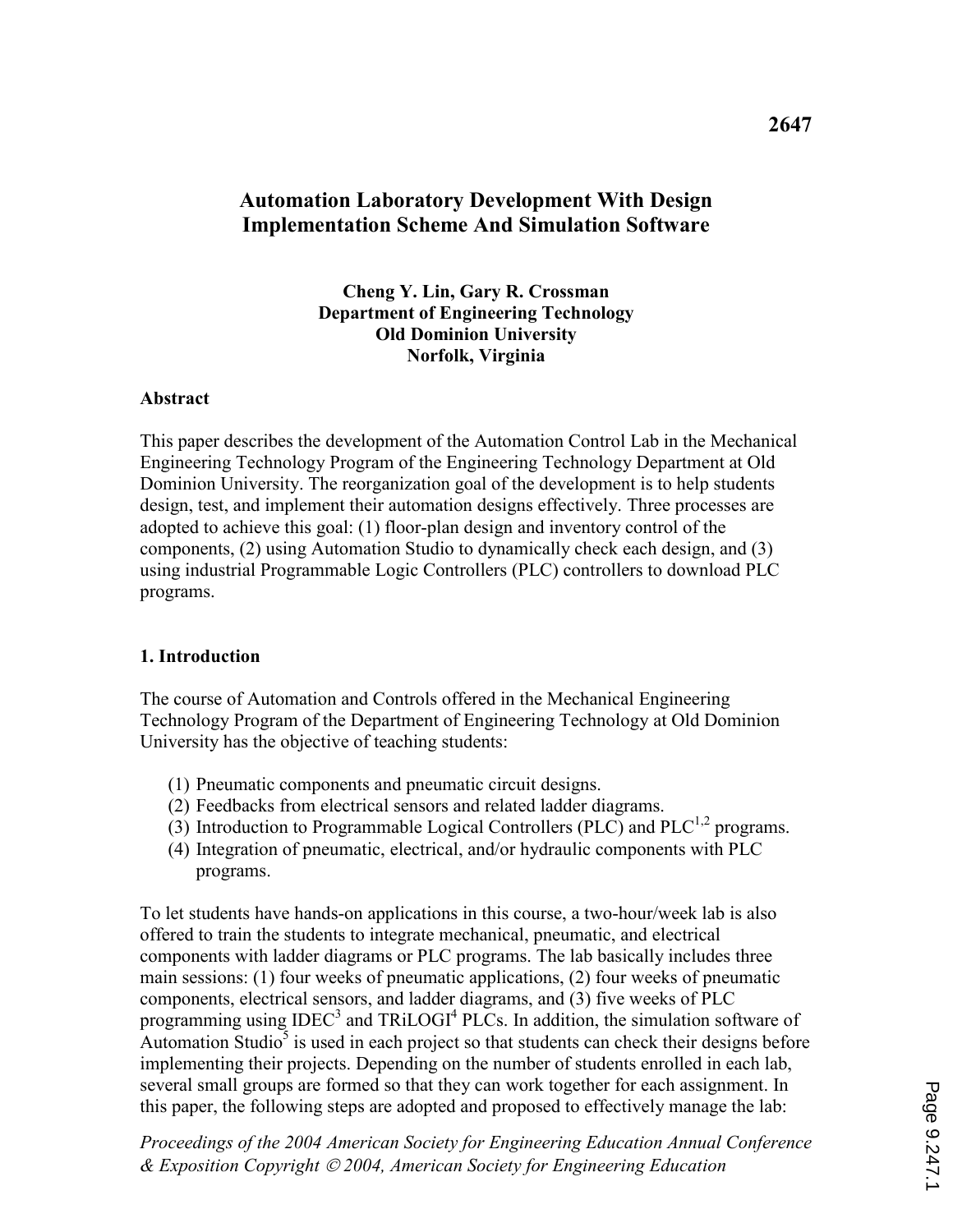- (1) Implementation of the floor plan.
- (2) Management of the components.
- (3) Use of Automation Studio.
- (4) Use of TRiLOGI and IDEC PLC controllers.
- (5) Interfacing with inputs and outputs.

When compared to other automation labs developed for similar purposes<sup> $6,7,8$ </sup>, this paper presents an effective way for the students to design, check, modify, and implement their projects. A student project is given to explain the implementation of the design scheme.

### 2. Implementation of the floor plan

To effectively use the space and components available for the lab, two steps are applied in this stage: (1) Floor-plan design and (2) Inventory control on the components.

### 2.1 Floor-Plan Design

As the lab facility has been utilized various lab courses for years, there were pieces and parts in the room without clearly knowing their functions and why they are located there. Figures 1 and 2 show the situation of the original arrangement in the lab. Therefore, a clean up, inventory control for the parts, and a redesign of the floor plan is completed by a group of students<sup>9</sup>. Figure 3 shows the top view of the floor-plan design for construction of eight workstations, which includes support equipment, PCs, storage for pneumatic components, and central space for group discussions. A space is also reserved to conduct any special or advanced project. Figures 4 and 5 show the space for new workstations and special projects respectively. Figure 6 shows a workstation with PC and electrical cables.





Figure 1. Original arrangement -I. Figure 2. Original arrangement -II.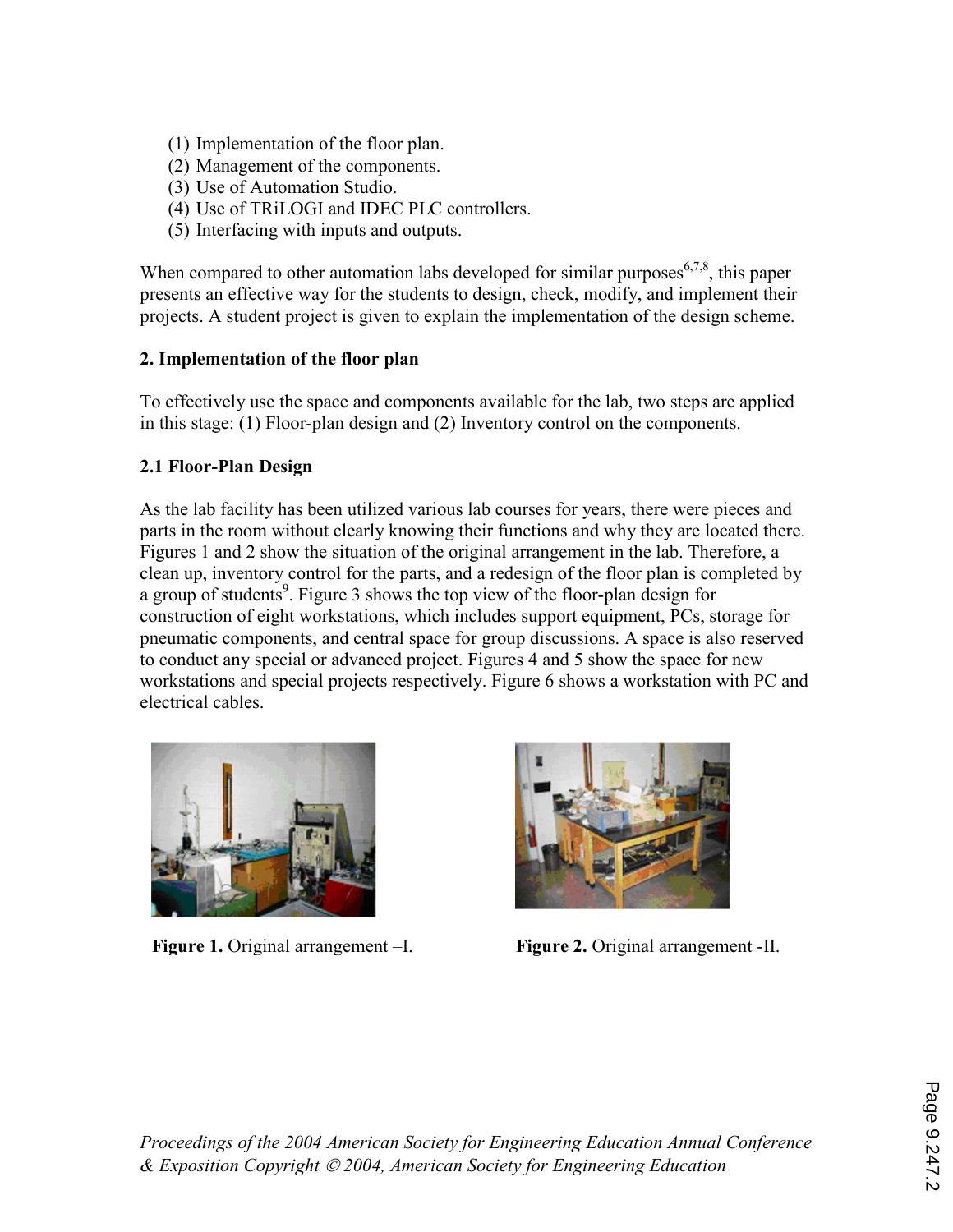

Figure 3. Floor-Plan Design.



Figure 4. Newly-designed support for workstations.



Figure 5. Newly-designed support for special projects.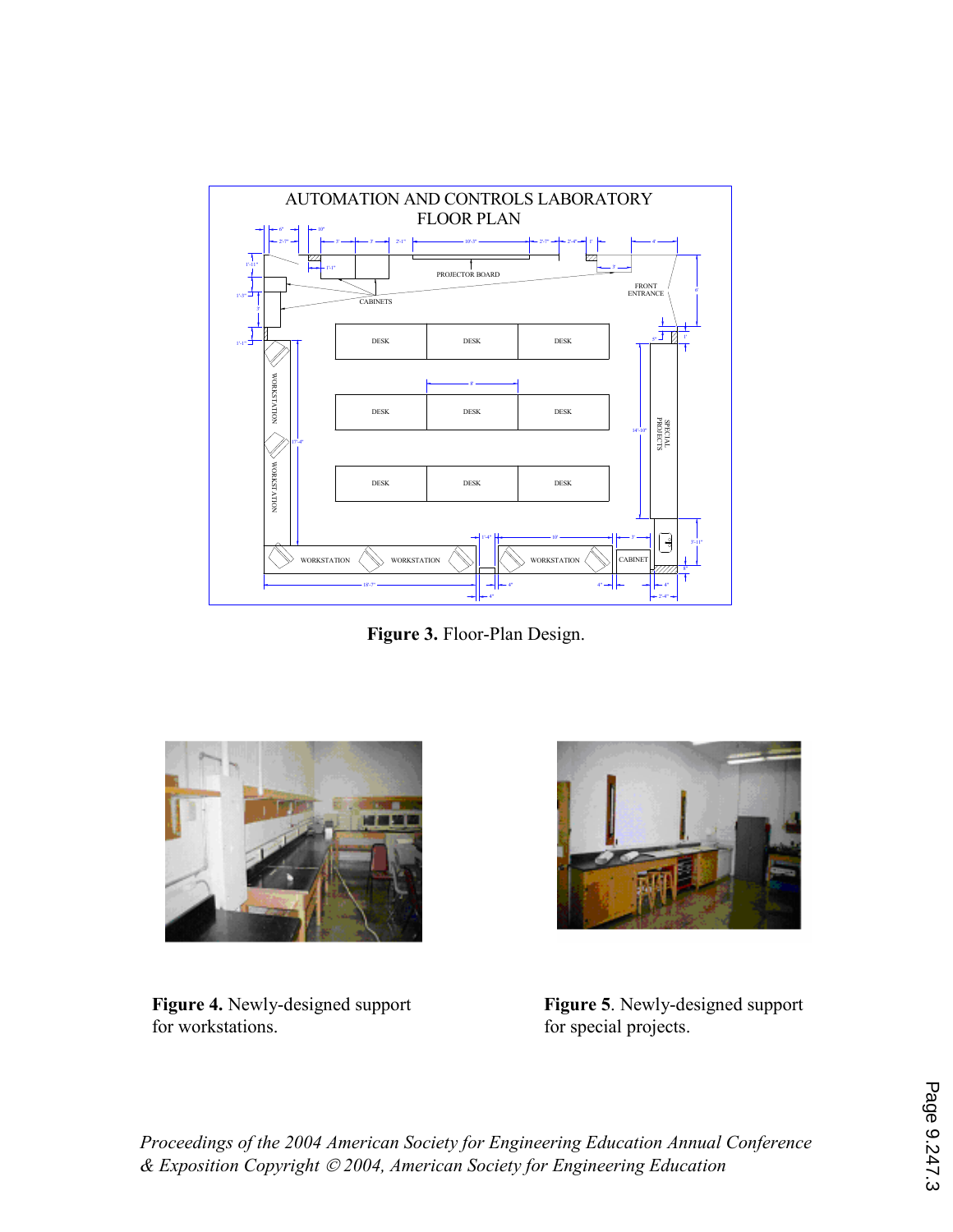

Figure 6. A PC workstation with cables for ladder diagram and PLC programs.

### 2.2 Inventory Control

An inventory was taken on all parts. Parts that were no longer functional were cannibalized to repair others. Figures 9 and 10 show the inventory control of the components. Functional tests were performed on all existing parts to verify their operability. A parts list was generated to order new parts, which will provide the need for eight small groups<sup>6</sup>.



Figure 7. Inventory control for electrical components.



Figure 8. Inventory control for pneumatic components.

### 3. Automation Studio

To increase the effectiveness of each lab, the simulation software of Automation Studio is used in each design group. Automation Studio is an innovative schematic capture,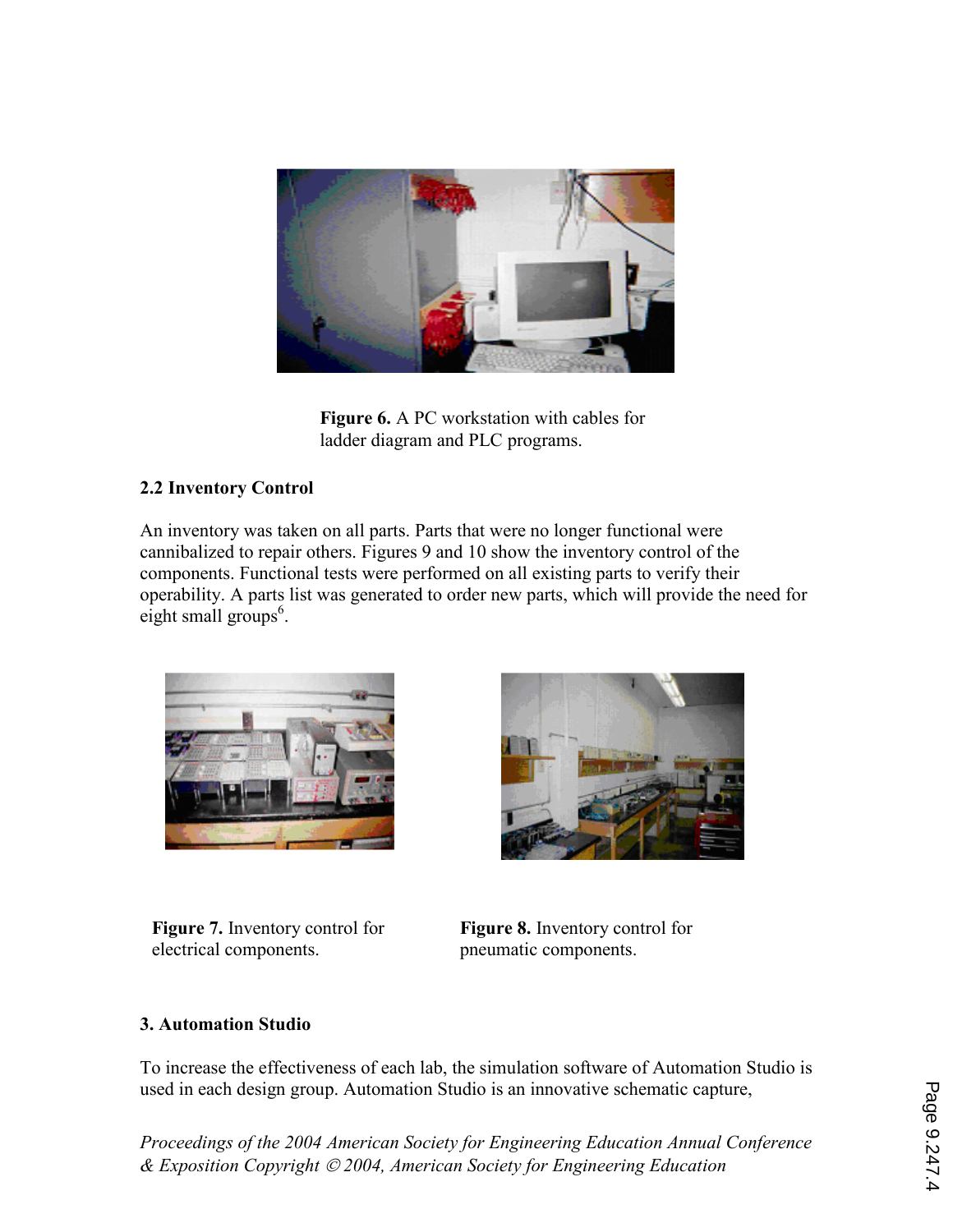simulation and project documentation software package for automation and fluid power systems design. Based on a sound and proven concept that has gained a worldwide acceptance in the fields of engineering and training, Automation Studio is a modular package that integrates all the necessary features for elaborating systems, from small to large. It is intended to be used by engineers and instructors in a wide variety of related fields<sup>5</sup>.

# 3.1 A Student Project

A student project is given to perform the following tasks using this simulation software:

- 1. An NO push button (which will be immediately opened when released) is to start the operation and extend Cylinder A at an adjustable speed when Cylinder B is in the retract position, which is sensed by a proximity sensor Pr3.
- 2. Cylinder B starts to move forward slowly when Cylinder A is fully extended and is sensed by a proximity sensor Pr1.
- 3. Cylinder A remains in fully extended position, but when Cylinder B is fully extended and is sensed by a proximity sensor Pr2, Cylinder A starts to retract at regular speed.
- 4. Cylinder B remains in fully extended position, but when Cylinder A starts to retract, so does Cylinder B.
- 5. The operation will be continuously repeated until another NC Push Button is pressed.

Figure 9 shows the solution of this design and simulation with graphic illustration of acceleration, velocity, and cycle time. Using Automation Studio has the following immediate advantages:

- (1) See the immediate results of design, which including pneumatic, hydraulic, and electrical circuits, in a dynamic way.
- (2) Check the cycle time, which is critical in the automation processes.
- (3) Maintain good documentation for the parts required in each project.

Because of these advantages, students can check their design before implementing their hardware circuits. The instructor can also save grading time for each project by using the simulation capability of the software. Figures 10 and 11 shows its electrical circuit and pneumatic circuit respectively. Figure 10 can be easily converted to a PLC program when a PLC is available.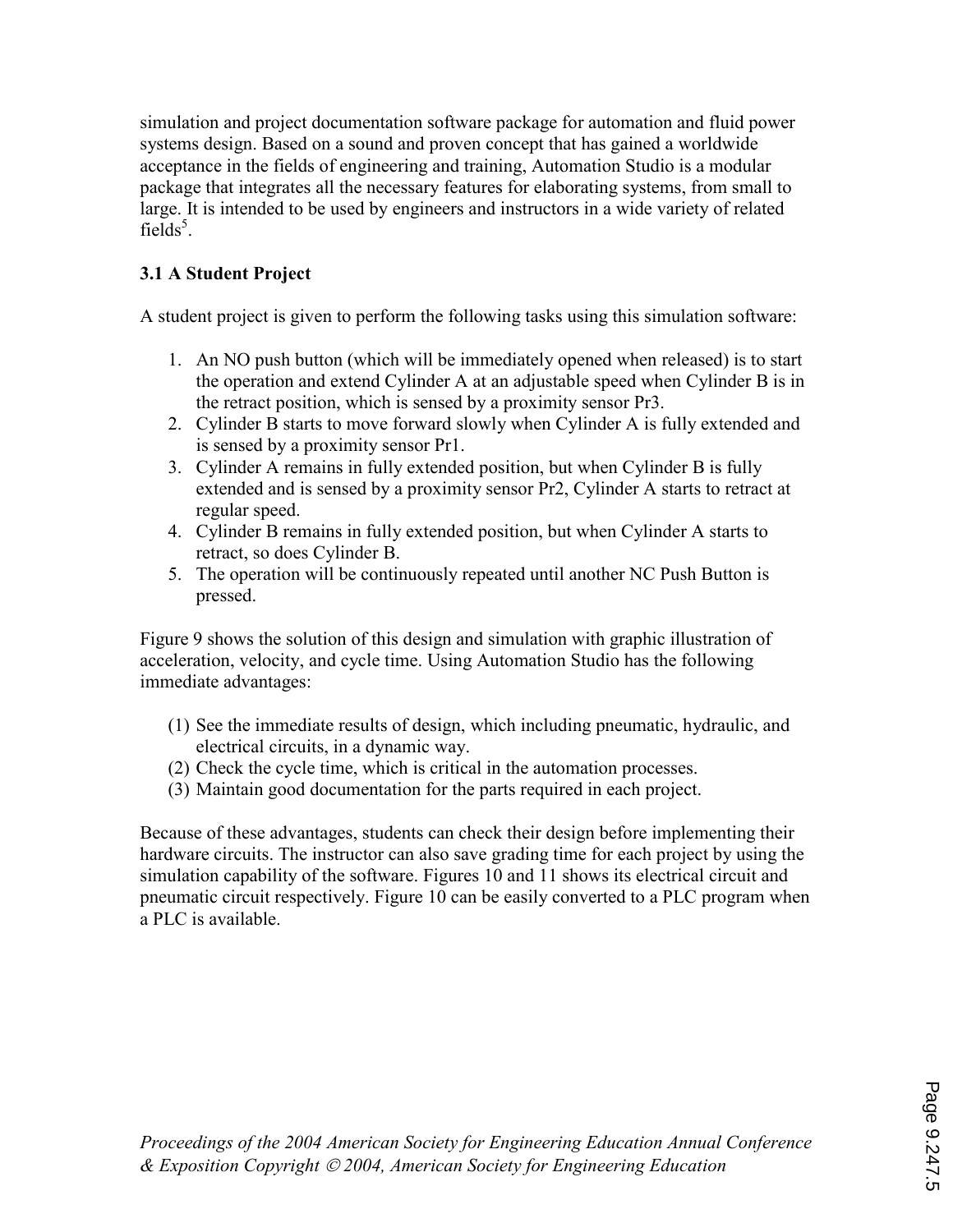

Figure 9. Solution of the student project using Automation Studio.



 $5011$ 反面的 Ò

Figure 10. Electrical circuit design of the student project using Automation Studio.

Figure 11. Pneumatic circuit design of the student project using Automation Studio<sup>.</sup>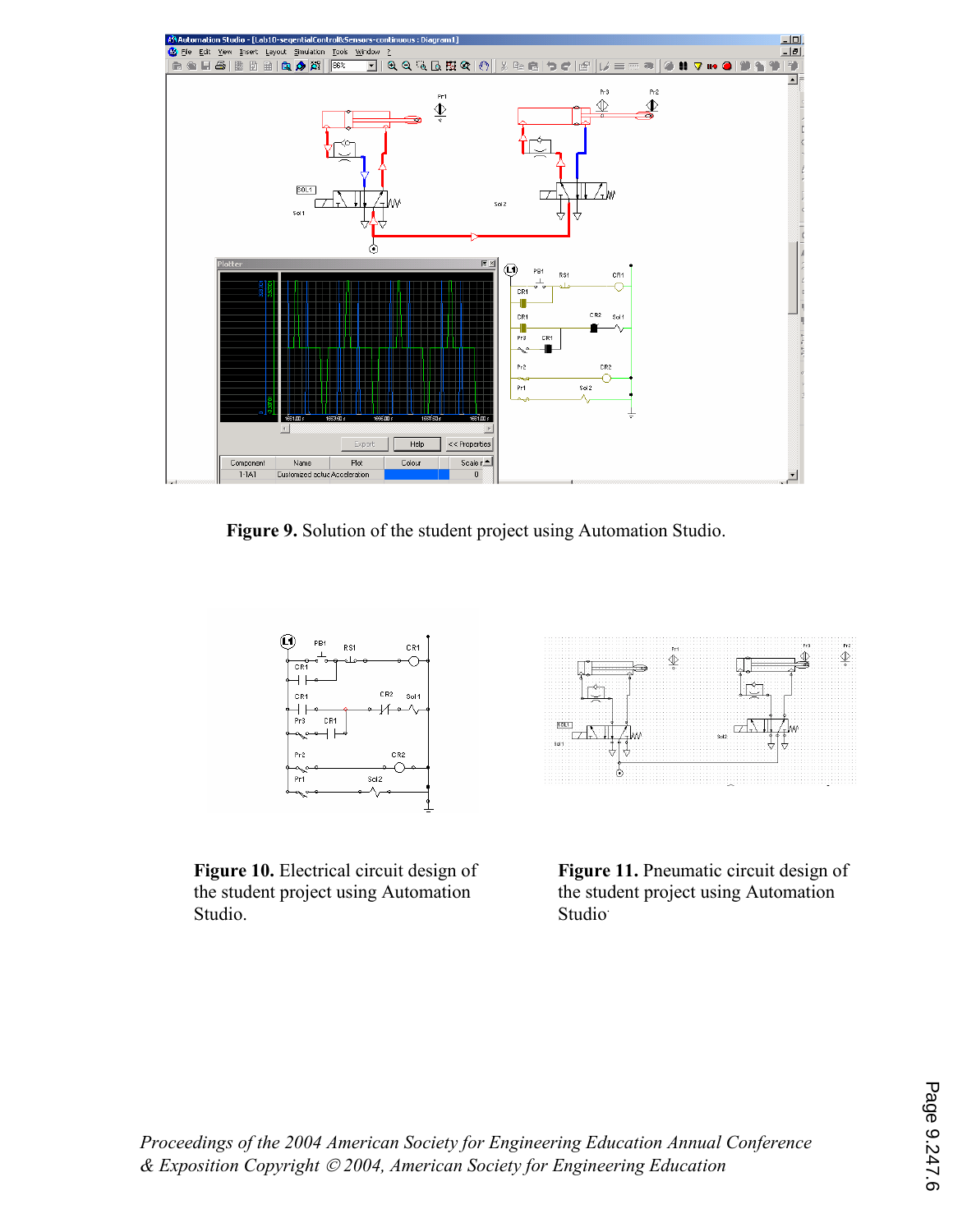

Figure 12. Hardware implementation of the student project.

# 4. PLC Controllers

While Automation Studio has many advantages, it does not have the capability of converting a design circuit diagram to a specific Programmable Logic Controller (PLC) program. To solve this problem, two PLC software programs are used in the lab: TRiLOGI and IDEC Controllers, as they are both user friendly and affordable.

# 4.1. TRiLOGI Controller

"TRiLOGI" is the name of the ladder or ladder+BASIC programming software for the E, H and M-series of PLCs. There are several versions of the software available. The Mseries super PLCs are programmable using either the Windows version 5.1 or the DOS version 4.13. The E10s and H-series PLCs are only programmable using the DOS Version 3.3 of TRiLOGI program. All TRiLOGI versions have a built-in simulator, which allows a ladder or ladder+BASIC program to be simulated on a PC without purchasing the  $PLCs<sup>4</sup>$ .

Figure 13 shows the PLC program of the student project. The software is very user friendly and has many logical components including AND, OR, NOT, NO and NC internal relays, counters, and timers. Students can check their designs through on-line simulation software. If the program is correct, students can download the program to the PLC controller immediately for implementation.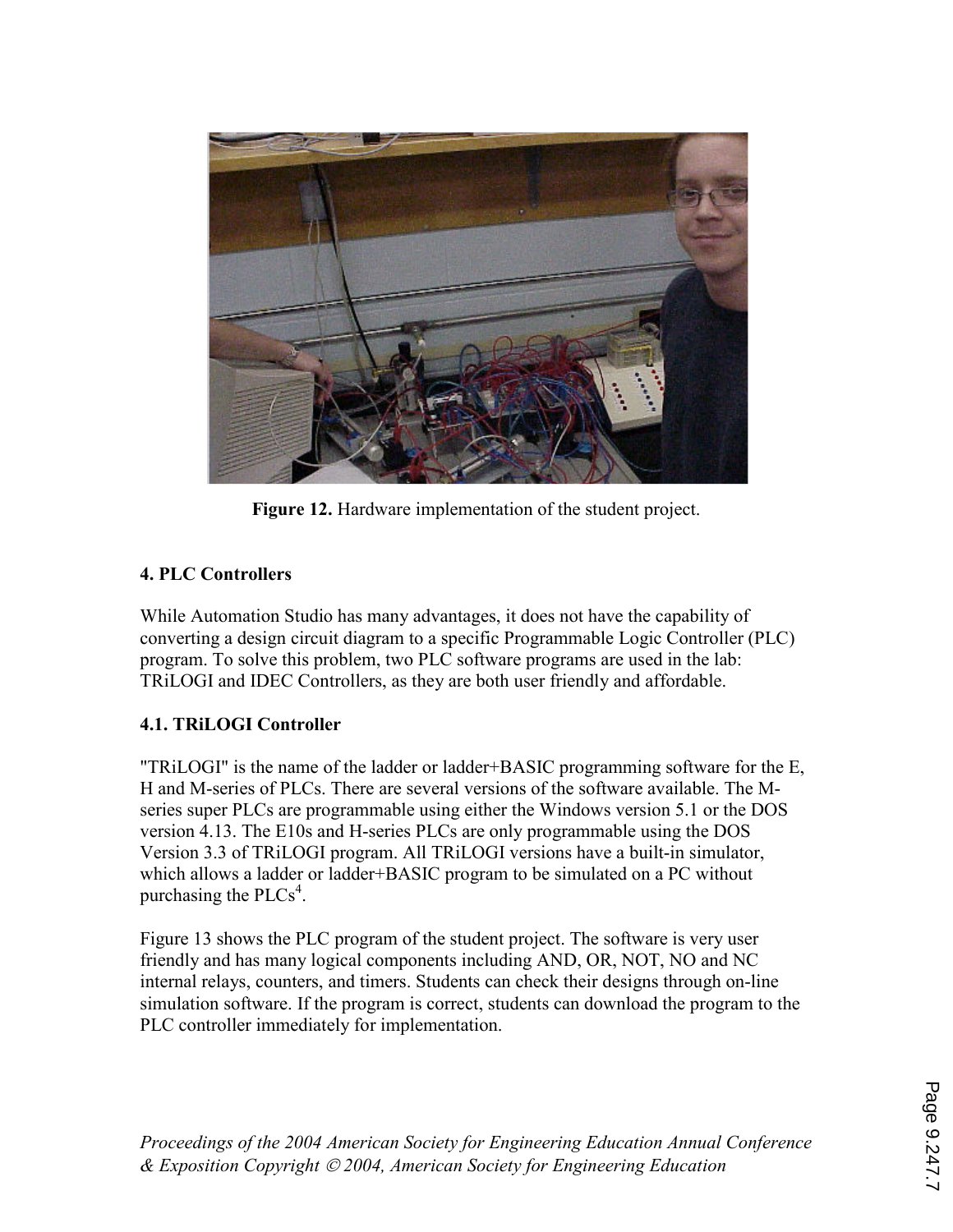

Figure 13. TRiLOGI PLC program for the student project

### 4.2 IDEC Controllers

Similar to TRiLOGI controller, IDEC is another affordable software which is used in the automation control lab. It provides a software called WindLDR, which has the following capabilities $10$ :

- (1) Programs all IDEC PLCs from the Micro1, Micro<sup>3</sup>, Micro<sup>3</sup>C, FA1J, FA2J, FA3 Series to the new OpenNet Controllers.
- (2) Presents improved features such as cut and paste, cross reference and program comparison. The on-line monitoring is considerably enhanced with new batch monitoring capabilities.
- (3) Gives users the power to choose the right IDEC PLC, from the inexpensive Micro-1 for small relay timer replacement applications, to the powerful OpenNet Controller for more complex applications.

Figure 14 shows a PLC program using IDEC controller.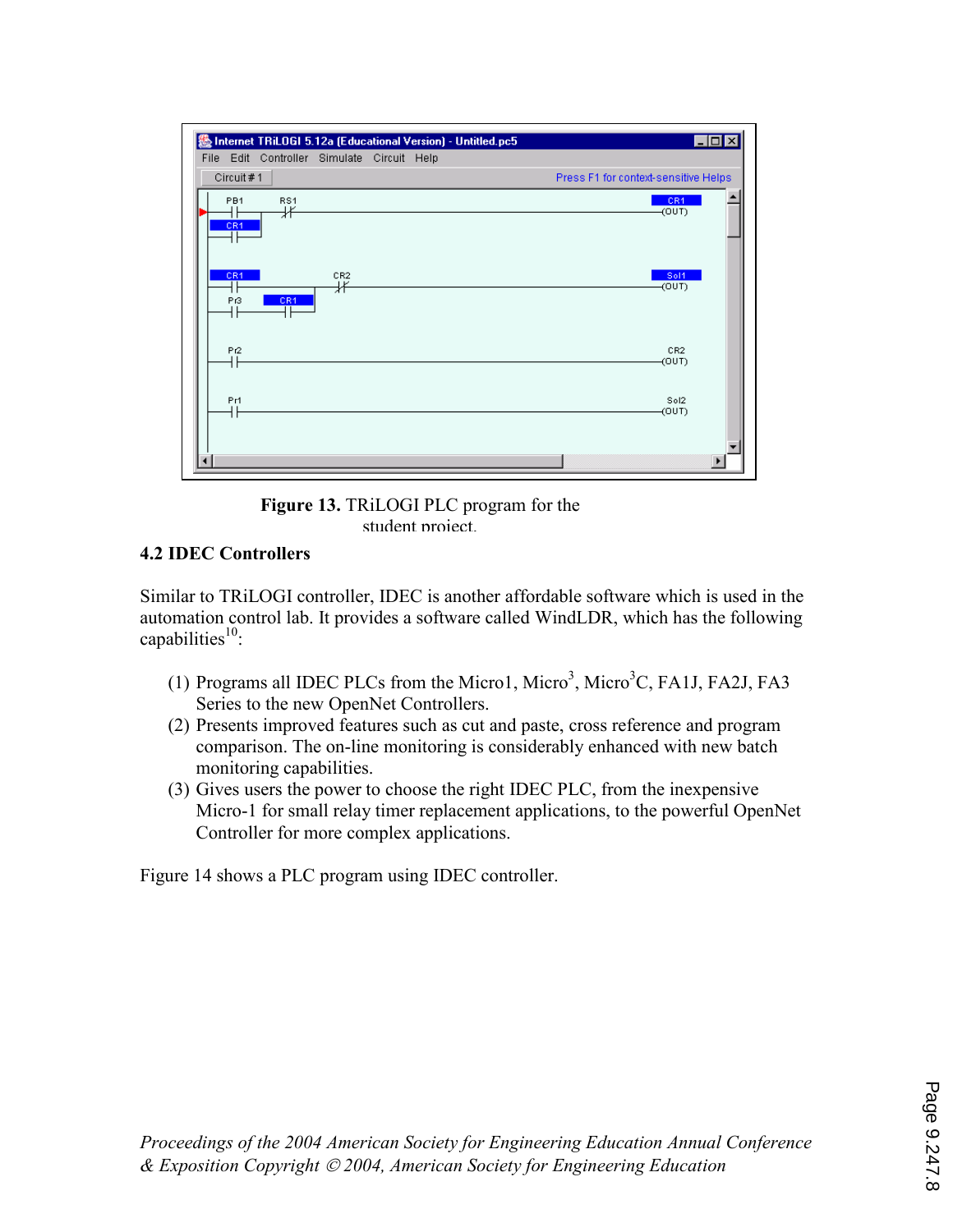



### 5. Lab course description

Figure 15 shows the syllabus of the Automation Control Lab. Each small group includes three to four people with a group leader, who is in charged of task assignment for each project. Students are asked to be responsible to do their own inventory control of components during the whole semester. They are asked to take turns to perform initial design, simulation check using Automation Studio, hardware implementation, ladderdiagram design, and PLC program implementation. As each group has its own space in the lab, they can also complete their projects beyond their lab hours when a project is too complex to finish during the lab hours. Tests are given every four weeks to check students' performance.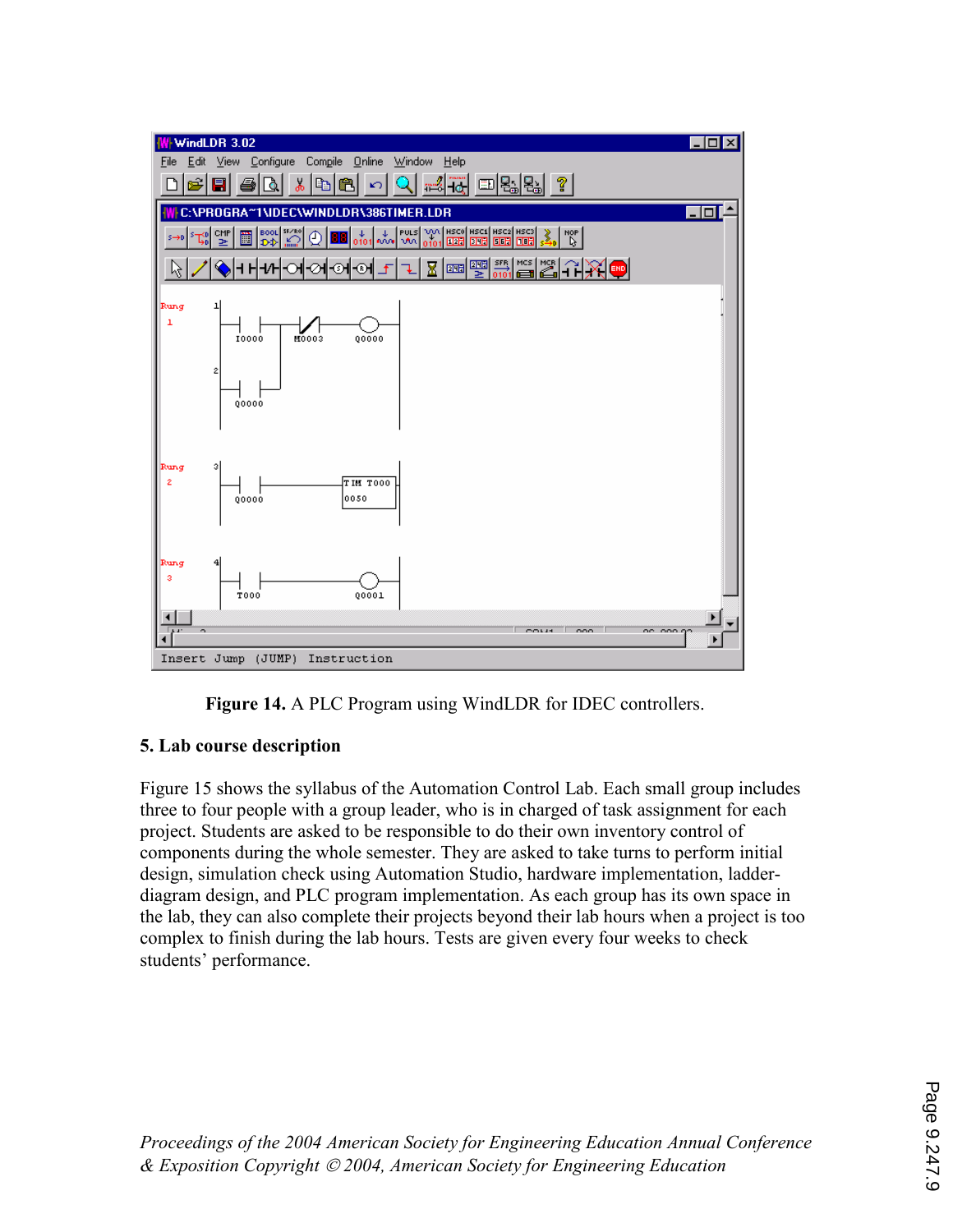### MET 386 LABS - Syllabus

### Rules:

- 1. Four people in a group.
- 2. Actual implementation of your design with successful demonstration.
- 3. Each project completed with the use of major components provided.
- 4. Inventory control of the components in your group.
- 5. Instructor's signature for each lab completion.
- 6. Lab report(s) due at the beginning of next lab, with discussion.
- 7. Lab exam will be given at end of course.

#### Content:

| Week<br>No     | <b>Topic</b>                                                   |
|----------------|----------------------------------------------------------------|
| 1              | Single Acting Pneumatic Cylinder.                              |
| $\overline{2}$ | Double-acting cylinder - Lifting Machine.                      |
| 3              | Roller-Track with Sensors and Speed Control.                   |
| $\overline{4}$ | Wood-Cut Machine - And/Or Functions                            |
| 5              | Double-Acting Cylinders with Pneumatic Sensors.                |
| 6              | <b>AND/OR Ladder Diagrams.</b>                                 |
| $\overline{7}$ | Pneumatic Cylinder with Electrically-Activated Control Valves. |
| 8              | Memory Circuits.                                               |
| 9              | Discrete Sensors on a Ladder Diagram.                          |
| 10             | <b>IDEC PLC Programming with Memory Circuits.</b>              |
| 11             | NO and RESET Buttons for PLC Program.                          |
| 12             | PLC Programming with Timers.                                   |
| 13             | Flashing Circuits.                                             |
| 14             | PLC Programming, Pneumatic, and Sensors.                       |

Figure 15. The Syllabus of Automation Control Lab.

### 6. Learning effectiveness of this lab

After the implementations of the floor plan in Spring 2004 and management of the components, students have more space and can easily locate the components for each project. Figure 16 shows students working on a project. Figure 17 shows a student is using Automation Studio to check his design before the implementation. Results indicate that when both pneumatic and electrical circuits are complicated, students can save more than 50% of the time by using the simulation software first to verify their setup before assembling their systems.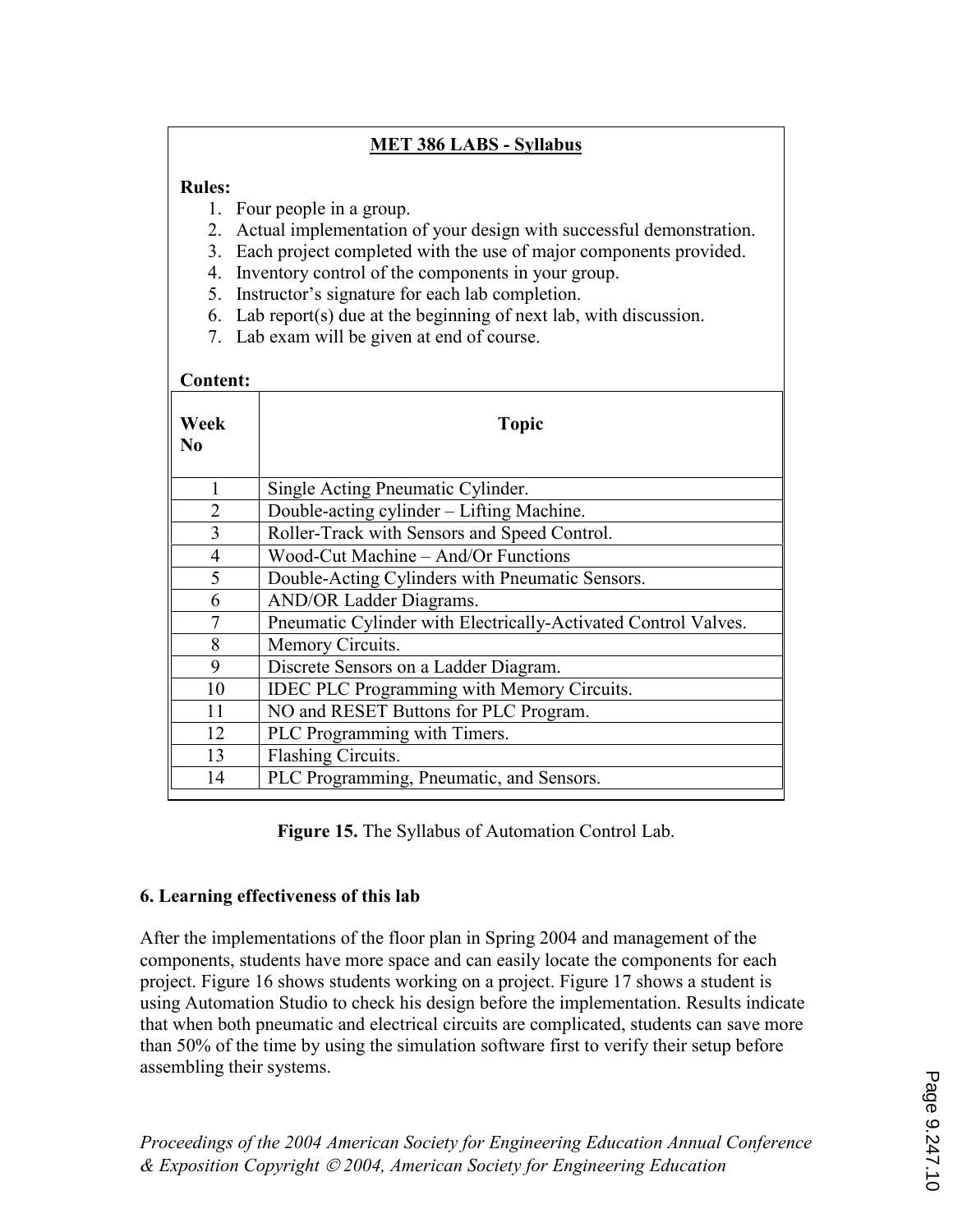

Figure 16. Working on a project.



Figure 17. Implementing circuit using simulation software.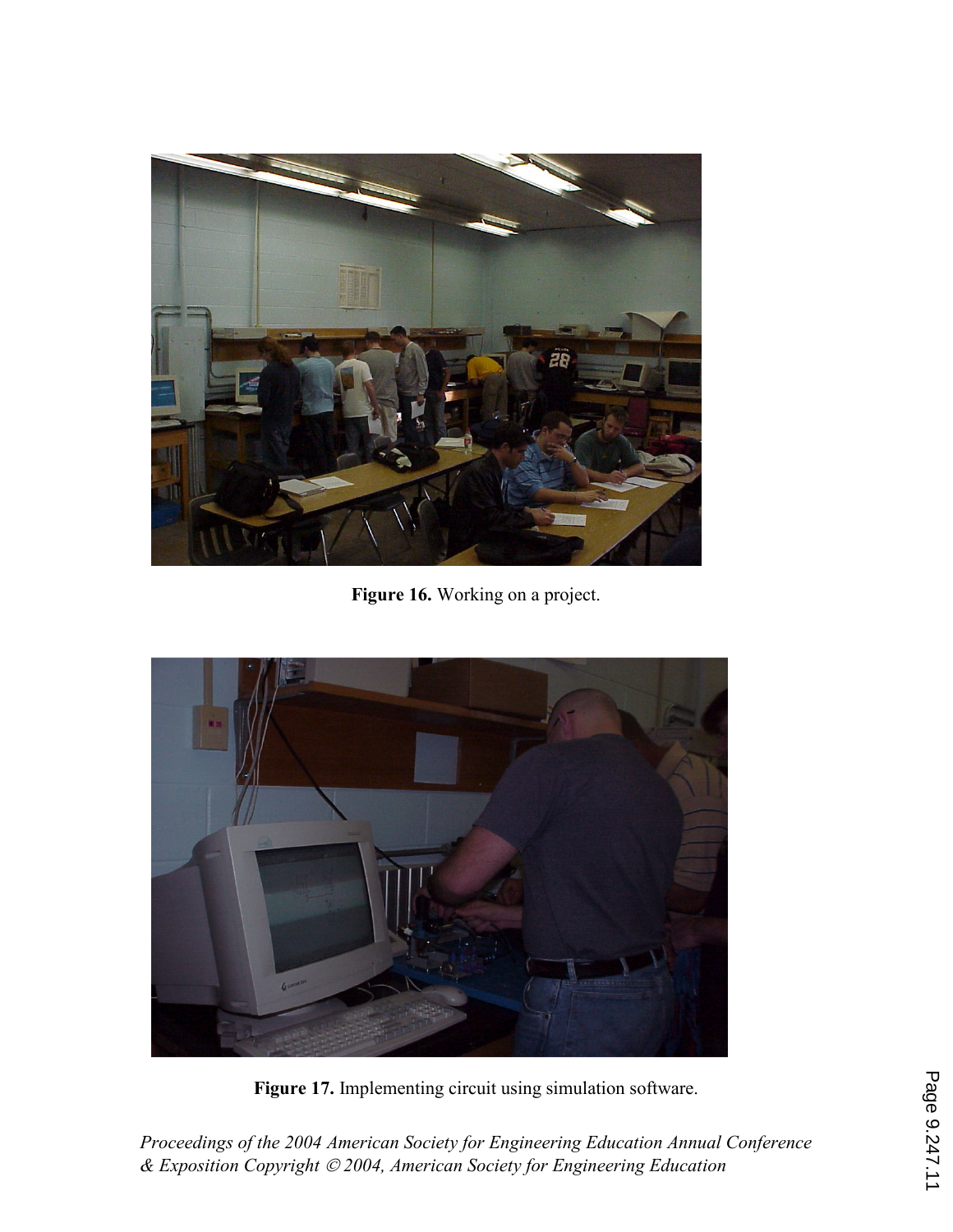#### 7. Summary

Results show that after the implementation of the scheme, students can locate the components for each project easily and instructors can order any missing or bad part, based on the design of the storage area. The simulation capability of the Automation Studio does provide an immediate feedback to students of their designs and help build up their design capability for systems that may be part of senior projects. The dynamic simulation can also save the grading time for instructors. Using the PLC software, students can easily create a program by using the user-friendly symbols available at the system and can automatically download their PLC programs to PLC controllers.

#### References:

1. F.D. Pertruzella, "Programmable Logic Controllers", Glencoe/McGraw-Hill, 1996.

- 2. J.W. Webb and R.A. Reis, "Programmable Logic Controllers", Prentice-Hall, Inc., 1999.
- 3. AIM Systems, " IDEC PLC Manual", http://www.aimpaks.com/industrial/default.htm

4. DCI Technologies Inc, " Free Downloading of TRiLOGI", http://www.dcitech.com/TriPLC/Trilogi/ TrilogiDL.htm

5. Automation Studio, "Circuit Design & Simulation Software", http://www.automationstudio.com.

6. A. Otieno and C. Mirman, "A Laboratory Based Programmable Logic Controller (PLC) Course for a Manufacturing Curriculum." Proceeding of the 2003 American Society for Engineering Education Annual Conference & Exposition, Nashville, TN.

7. A. Karimi, A.C. Rogers, T.J. Connolly, and J.W. Frazer, "Automated Laboratory Experience in an Undergraduate Mechanical Engineering Program." Proceeding of the 2003 American Society for Engineering Education Annual Conference & Exposition, Nashville, TN.

8. G. Yang and Y. Rasis, "Teaching PLC in Automation – A Case Study." Proceeding of the 2003 American Society for Engineering Education Annual Conference & Exposition, Nashville, TN. 9. D. Winchester, J. Cottle III, and C. Muser, "Automation and Controls Laboratory Upgrade", ODU

Senior Project, December 2003.

10. ATS, "Idec WindLDRTM PLC Programming Software", http://www.apptherm.com/ProductLines/ Idec/windldr.htm

#### Biography

<u>.</u>

#### **CHENG Y LIN**

Cheng Y Lin is an Associate Professor of Engineering Technology at Old Dominion University. Dr. Lin is a registered Professional Engineer of Virginia. He teaches Machine Design, CAD, CNC, and Robotics and is active in local industrial research and consultation. He earned his B.S. and M.S. degrees of Mechanical Engineering from National Cheng-Kung University in 1975 and 1977 and a Ph.D. of Mechanical Engineering from Texas A&M University in 1989.